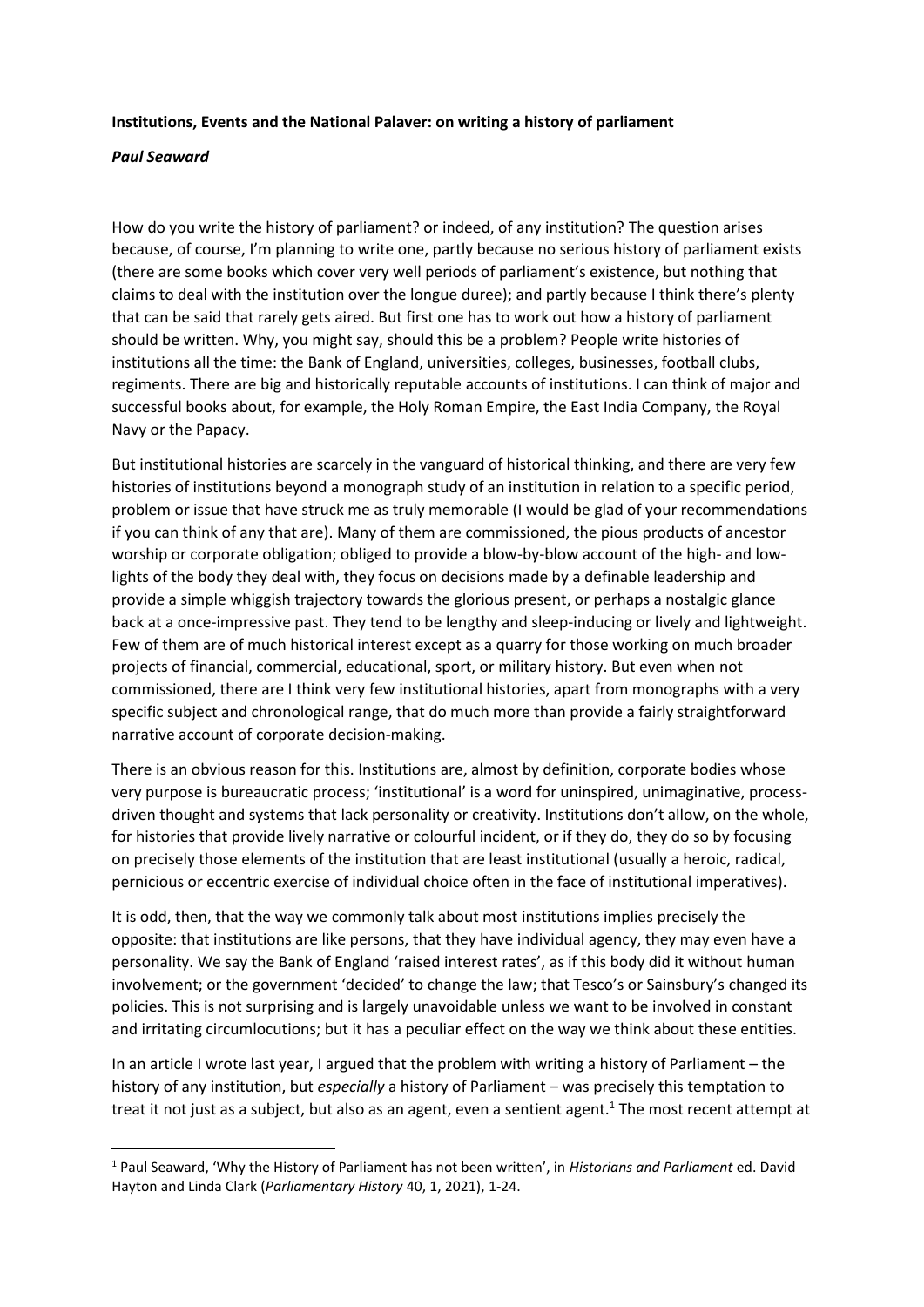a history of Parliament, by the Labour MP Chris Bryant, is in fact called *Parliament: the biography*: 2 but the tendency to anthropomorphise institutions like parliament is much more embedded than just this particular instance. We talk not just about agency, but about character and emotion in relation to a parliament – the 'mood of the house' is a common phrase, among contemporary politicians and journalists and among historians who write about the seventeenth century and possibly before. All this is even more peculiar, since parliament is much less of an institution in the 'organization' sense than most. Unlike the Royal Navy, or Tesco, or the government, or the Church or a University, it has no real leader, except in the sense that government provides leadership. When you think about purely parliamentary issues – members' pay, or bullying, or sexual harrassment, or the expenses crisis – it's painfully obvious that no-one is providing effective leadership at all, and certainly not the government. In its crudest sense Parliament is the aggregate of whichever of the 650 people in the commons and around 700 in the Lords happen to turn up to vote on any particular question. It doesn't have a controlling intelligence.

The result of forgetting this has generally been to distort our history-writing about parliament. We have written about it as if it is an agent, as if it does things, in some cases as if it has a consciousness of its own. We talk about its growth and development, about (a common phrase, used of multiple different periods by different historians) its 'coming of age' or 'maturity', as if these metaphors were the most natural thing in the world. This way of thinking has not only underlain the 'Whig' approach to parliamentary history; it has also been deeply embedded in its critics, whose response has been to dispute the stage of development that parliament had reached at any particular moment, rather than to question the whole idea of a narrative that is based on an analogy with human agency and development. The problem is, as J.W. Burrow pointed out in *A Liberal Descent*, that by writing histories of things we automatically tend to assume that they have a clear identity: we *ipso facto*  reify them into entities that can have a history in the same way that a person can have a past. There is, as he wrote, 'an innate Whiggishness in stories as such, not only in their presentation of a continuing protagonist but in the ways in which, in a well-told story, the parts are subordinate to the whole'.<sup>3</sup>

Is there another way of writing the history of institutions in general, and this institution in particular? The famous approach of the History of Parliament – by assembling individual biographies of all of those who have been members – is too little appreciated as a very valid way of coming at an institution. The elements of a parliament, of any institution, are the people who inhabit them and operate them and use them. But I'd acknowledge that the approach, while it does very many very useful things, doesn't exactly describe the institution itself, even collectively. What is needed is a more comprehensive prior investigation into what institutions are.

We rarely acknowledge the complexity of any institutions: there is a huge tendency to take them for granted, as part of the given landscape. What has rarely happened, beyond some clichés about 'institutions' and 'events' and 'institutionalization', is that historians ask themselves what they really mean when they talk about parliament, that they examine the whole as the sum of its parts. When people describe an institution, they usually start with function – what is parliament *for* – and then they deal with how it fulfils that function, the procedures and mechanisms which achieve that result. A university is *for* tertiary education and research, and it does that through the provision of teachers and researchers, labs and libraries. But such a description only takes one so far and seems to skate

<sup>2</sup> Chris Bryant, *Parliament: the Biography* (2 vols., 2014)

<sup>&</sup>lt;sup>3</sup> John Burrow, A Liberal Descent: Victorian Historians and the English Past (1981), 297-8.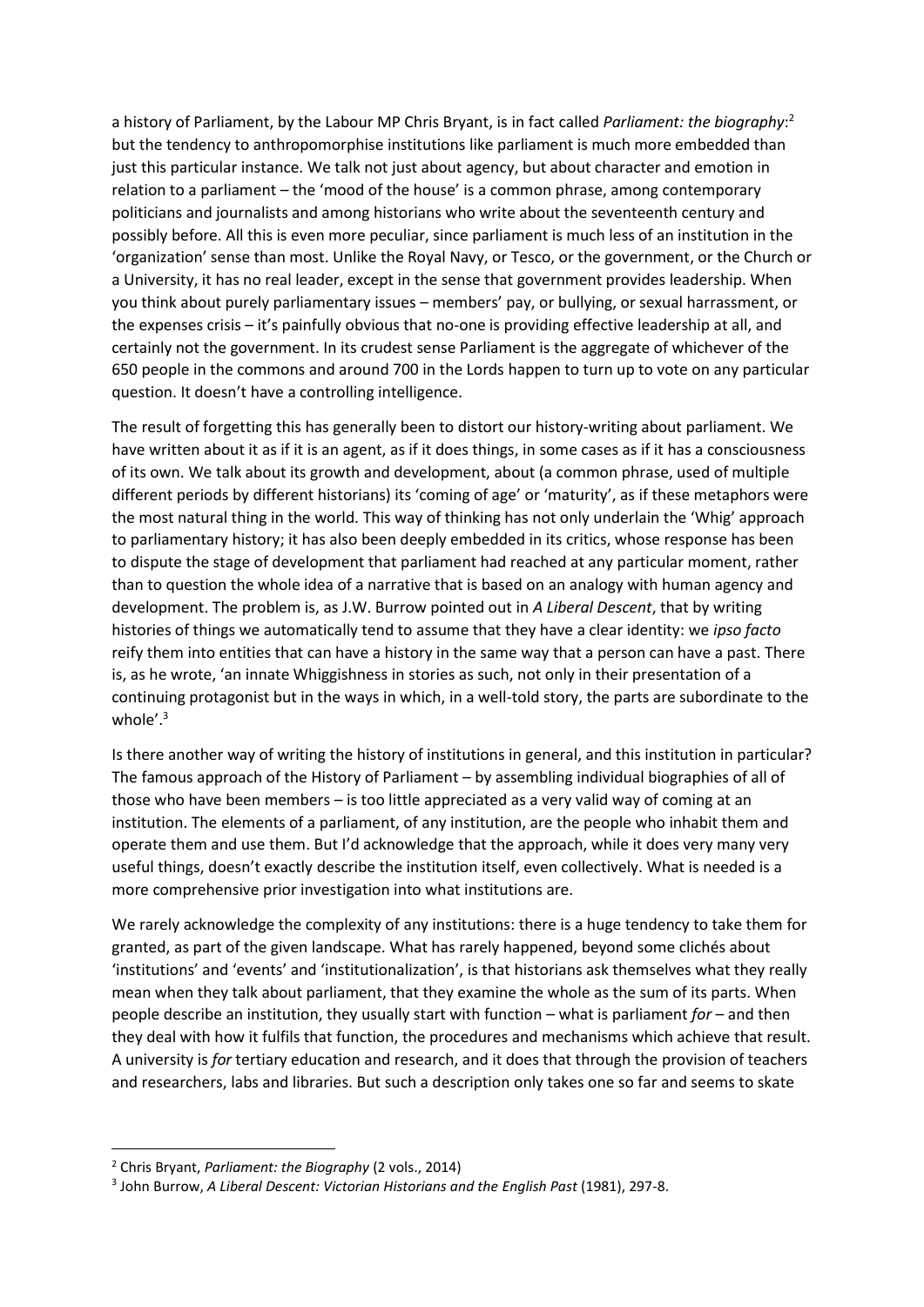over so much that we would want to recognise as important to us in the life of a university. It is, essentially, much too functional.

There is a literature on institutional theory, sometimes referred to as 'new institutionalism' or 'new institutional theory', among sociologists, political scientists and economists. Theorists responded to the unsatisfactory nature of behavioural and rational choice theory, which focused on individual choices, in politics or economics. Their alternative approaches tried to recognise that individual choices were not autonomous but influenced by others and often mediated through institutions. They defined institutions as collections of values and rules and routines to implement and enforce those values, designed to encourage people to behave in line with expectations. This is not that much different to our basic function/mechanism definition and seems exceedingly utilitarian. It's also one that has little interest in historical change and development. There is a sub-specialism called historical institutionalism, often associated with ideas of 'path-dependency', which is largely about tracing current conditions from early institutional decisions, and which will look to many historians like whiggism. There are some good and interesting examples – Deborah Boucoyannis's *Kings as Judges* (2021) is a sophisticated examination of the development of political assemblies in Medieval Europe which comes up with some interesting answers which are very contrary to the whiggish maintstream. But the interest of these approaches in straightforward answers to apparently simple questions, and their tendency to assimilate the subjects of inquiry into pre-determined and sometimes rather artificial categories will usually feel pretty unsatisfactory to historians who recognise, and want to convey, the richness and complexity of any given institution or situation.

Historians may feel more comfortable with the approach of the ethnographer. Marc Abélès' *La Vie quotidienne au Parlement européen* (1994) and *Un Ethnologue a l'Assemblée* (2000) were descriptions of the daily life of the European parliament and the French National Assembly respectively that might count as 'thick description'; Emma Crewe's studies of the House of Lords (2015) and the House of Commons (2016) did something similar for the British parliament. All of them were, essentially, attempts to understand parliament through detailed interviews of individual members, describing how they worked and how they saw their work, although their focus tends more to be on politics, how it works and what is wrong with it, rather than more purely trying to understand an institution *as an institution*. Emma Peplow and Priscila Pivatto come closer with their collection of excerpts from the History of Parliament's oral history project in *The Political Lives of Postwar British MPs* (2021). These approaches depend, of course, on direct engagement with those who are involved with the institution, unavailable to the historian. But ethnographic approaches (combined with feminist theory) are noticeably starting to influence historians of political institutions as well. Delphine Gardey's *Le Linge du Palais Bourbon*, which focuses on the everyday life of the French National Assembly from the beginning of the nineteenth century to the 1970s not in terms of its members, but of the management of the building, of its administrative and domestic staff, and of its routine ceremonies, is placed as a work that brings out 'not the private or the exceptional, [but] … the regularities', to suggest how these '*materialités*' play an important part in the meaning of politics, underlining how the Assembly is rooted in a space, in people, technology, rules, organisation, texts.<sup>4</sup> Barbara Stollberg-Rilinger, in her study of the Imperial Diet from the late fifteenth century to its dissolution in 1806, also draws on ethnographic insights, though in a rather different register. In *The Emperor's Old Clothes* she reconstructs the history of constitutions as a history of the Empire's 'symbolic language': the ritual actions and symbols that were repeated and

<sup>44</sup> Delphine Gardey, *Le Linge du Palais-Bourbon: Corps, matérialité et genre du politique à l'ère democratique*  (Paris: Le Bord de L'Eau, 2015), 16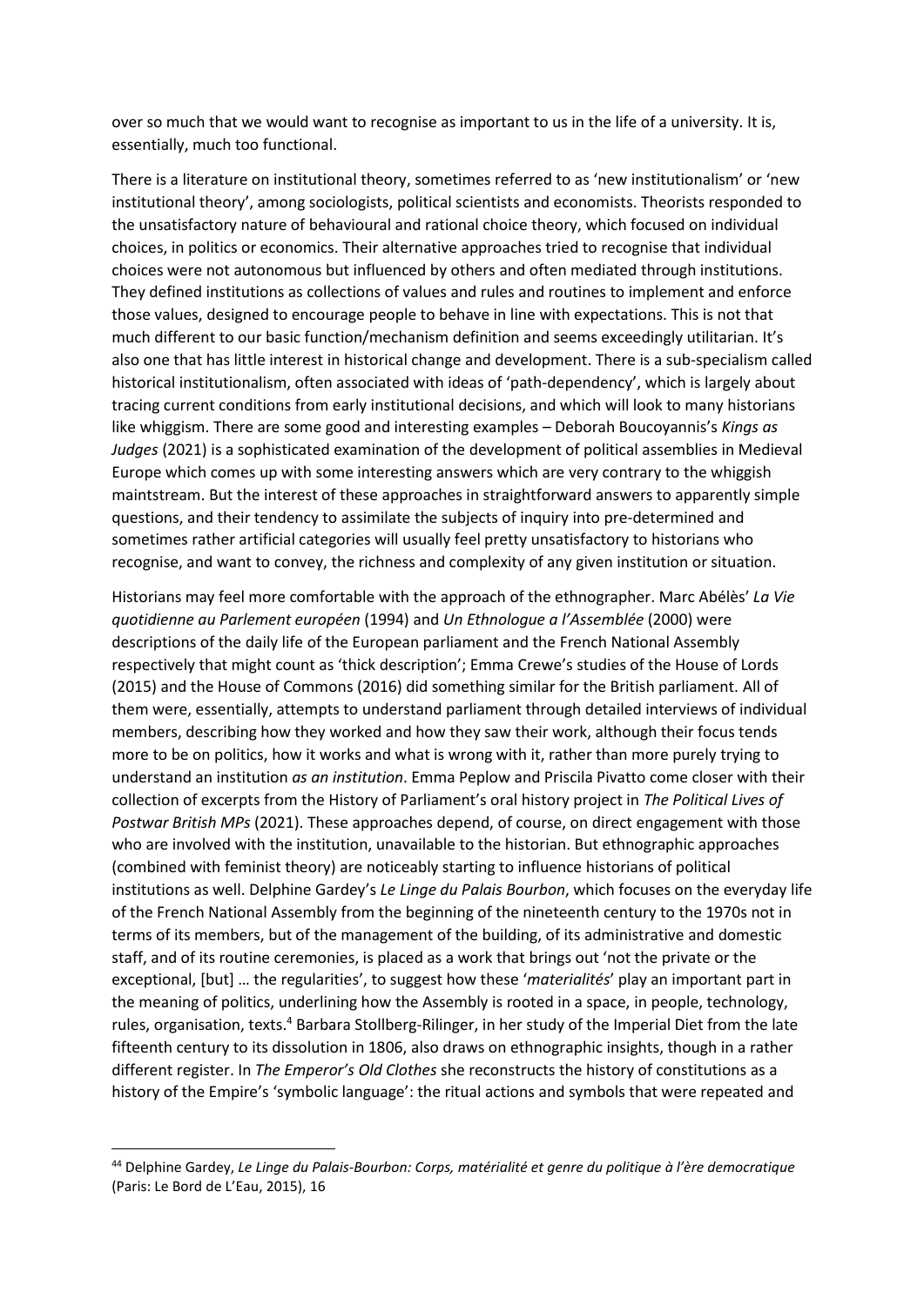re-negotiated at successive diets, and acted to affirm or sometimes contest the obligations, privileges and hierarchies of its participants, and also to define the exact nature of representation.<sup>5</sup>

While all of these approaches have been useful and stimulating, then, there is no very helpful, offthe-shelf, definition of an institution or model for writing the history of one, or if there is, I haven't found it. So how does one do so? Perhaps one should start by recognising that there is no single and inevitable way: all institutions are different, just as all historians are different, and anything that provides a genuine insight into what the things we regard as institutions are and how they operate should be a valuable contribution. One should also assert a distinction. Any attempt to understand the history of an institution does need to start by distinguishing between organizations and institutions. It's an important difference, though the boundaries between the two are very fuzzy, and often only intermittently used. We tend to use the word institution to signify organizations that play a dominant and easily recognisable role in our lives. They are not simply created, because even when a particular founding event can be identified (the setting up of a university, for example, by royal charter), to make it into an institution depends on something more than its pure existence: it assumes that it has become embedded into our everyday lives and relationships and ways of understanding the world that more transient or less dominant organisations have not managed. If this sounds a slightly Burkean way of interpreting political institutions, I'd argue that it is simply to accept that how they work and our attitudes towards them are profoundly affected – for good or ill – by a much more complicated set of considerations than the purely utilitarian ones of the job that they do; to recognise that institutions, and especially parliaments, are not single, simple things, and certainly not organisms; but they are complex entities, composed of expectations, relationships, memory – and much else.

There are many ways of analysing all of these. The way I've chosen to adopt is to view Parliament from a series of different angles across time: as an idea, or package of ideas; as a means to various ends; as a community (or communities); as institutional memory; as a focus for organization; and as a hub, or an exchange – as *the* focus of a constant national debate or conversation about many things. I don't mean any of these perspectives to become fixed, or too determined: they are in themselves easily confounded with each other, and far from easy to pin down. What they mean in practice will change over time, sometimes quite considerably. But they are meant to enable us to understand what parliament is, and has been.

### *Idea*

To start with idea. I don't mean by this to seek to *define* parliament in terms of a specific and single political idea, as historians have usually done – to claim that 'parliament' *means* a sovereign representative assembly, with powers to bind the represented to the decisions it arrived at. To do so is to adopt a whiggish approach from the start: to assume that it is only worth identifying a parliament when it begins to look ('emerge' is the word generally used) recognisably like a modern parliament. It means that we ignore much of the other baggage of ideas that parliament carries with it; it also loses the complexity of practical meanings that can be attached to these ideas. We've tended, for example, to divide the idea of representation into the two camps articulated by Burke (the 'congress of ambassadors' versus 'a deliberative assembly of one nation'). The reality has often been more nuanced than that, and assumptions about the limits of the delegated authority of

<sup>5</sup> Barbara Stollberg-Rilinger, *Des Kaisers Alte Kleider*, 2008; *The Emperor's Old Clothes: constitutional history and the symbolic language of the Holy Roman Empire* (Oxford: Bergahn, 2015)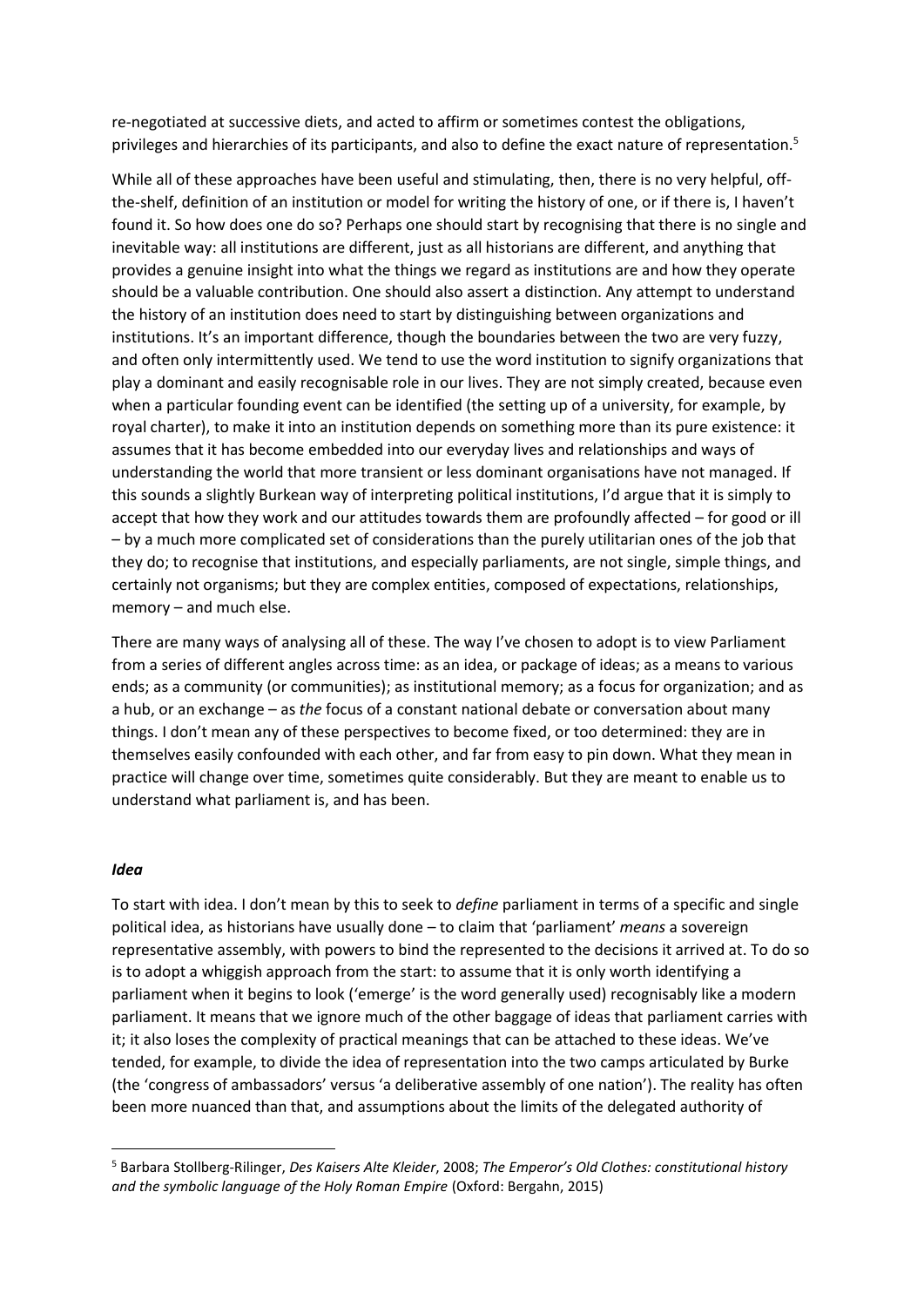individual members have often depended on political circumstances. Indeed, our tendency to assume an intimate connection between the process of formal election and representation rather encourages us to downplay the elements of delegation in the early history of parliament. It also means that we have not only tended to ignore the linkages between parliaments and the earlier assemblies of pre-conquest, Norman and Plantagenet kings (though John Maddicott, Levi Roach and others have been changing that) but we have also attributed insufficient importance to the survivals of a non-electoral sense of representation within the later parliamentary tradition: to the recognition of parliament as the gathering of a political community at its most complete and unified. It is at its most obvious when one recognises those who have been deliberately excluded: Catholics, for example, and those of non-Christian religion; and, most obviously, though also a rather special case, women.

Representation and sovereignty are not the only concepts routinely attached to parliament: over time concepts of 'mixed government', 'balance', 'moderate' and 'responsible government' have all become applied to it, and a history of parliament has to work out how and why and with what meaning they have been applied. The idea of *parlementarisme* or *parlamentarismus*, familiar in continental political theory but almost ignored in anglophone theory refers to a package of linked concepts that we might refer to as responsible and representative government. The Finnish political theorist, Kari Palonen, has argued that the 'parliamentary way of politics' is encapsulated in the idea of 'government by discussion', supported by the notion of maintaining a sort of level playing field in which that discussion can take place.

But to take a legally and philosophically rigorous approach to the idea of parliament, to try to determine, like a judge might do, some sort of single, objective, verdict on the nature of parliament at any particular time, is deeply unrealistic. What I mean is to try to understand what contemporaries *thought* parliament meant, what was its value to them, what mixture of ideas – both positive and negative – it conjured up. For example: the association of parliament with talking, negotiation, discussion and a failure to achieve anything useful goes back almost as far as the word has been used, from at least the fourteenth century: the application to parliament of the fable of the mice and rats, who could agree on a strategy to place a collar and bell round the cat's neck, but not on who was going to carry it out, was current before William Langland used it in the 1370s in *Piers Plowman*. It's most memorably articulated by Thomas Carlyle in the 1840s as 'endless jargoning, debating, motioning and counter-motioning'; 'an enormous National Palaver existing mainly for imaginary purposes'.<sup>6</sup> Whatever parliament might mean in political theory is only part of the story: the judgements of participants and ordinary observers – what it meant to them – are just as much part of how its history should be assessed.

## *Device*

My second way of seeing parliament is as a device, a means to an end, a mechanism for achieving things. You might use the term 'function' or 'role', which is often how we frame this discussion. But I think that makes us think in too much of an architectural manner, as if parliament had been built by constitutional engineers, who had a reasonably clear idea of what it was intended to do, and designed it to do them; it also makes us think of these activities as somehow essential to the existence and meaning of these political assemblies, to associate their histories with their place within modern constitutional systems as legislatures. I'm not suggesting that one should accept the

<sup>6</sup> Thomas Carlyle, 'Downing street' in *Latter-Day Pamphlets* (London, 1898), 99.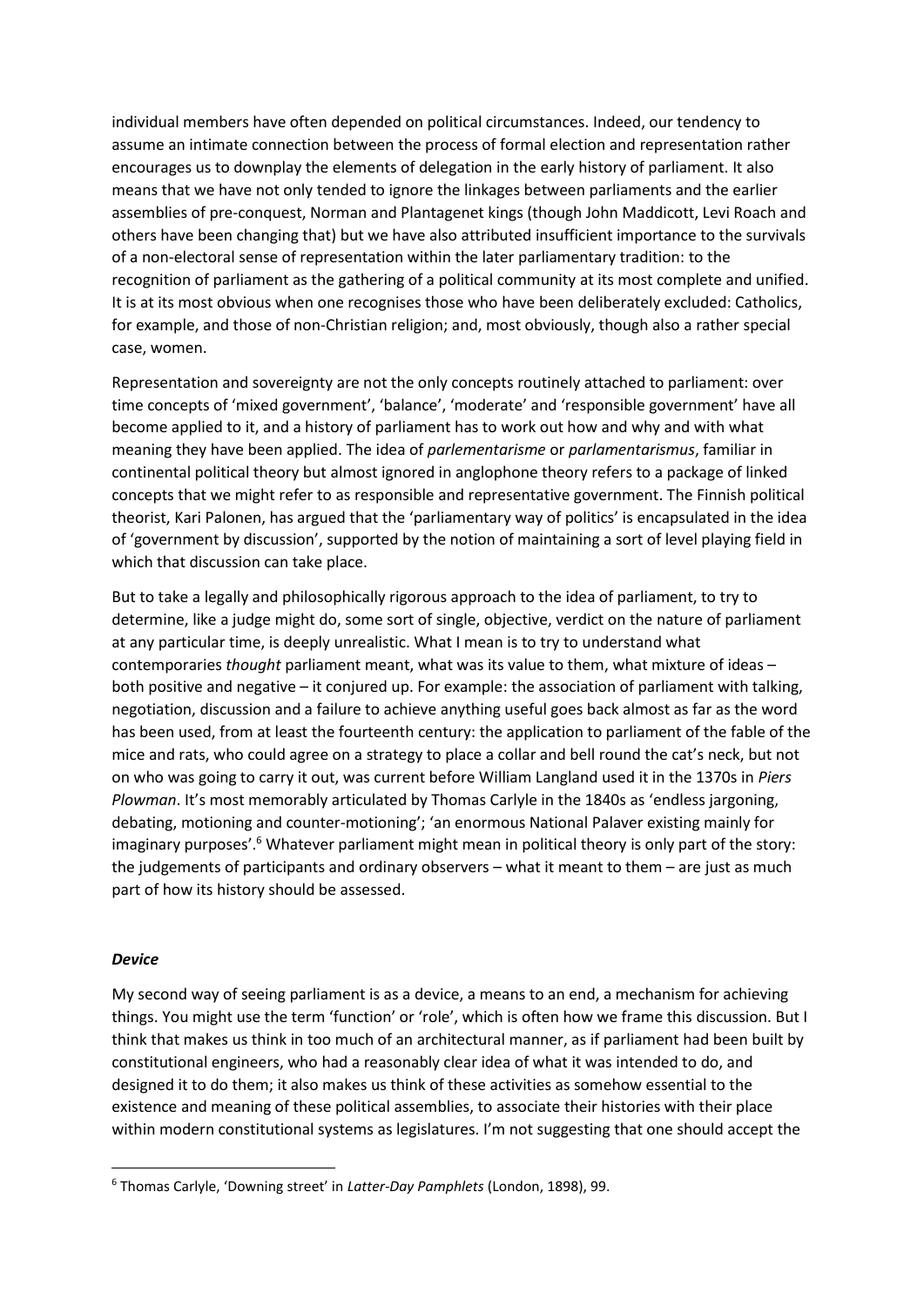alternative, evolutionary, understanding, as if parliament changed by some ineffable but inexorable and inevitable movement. Change is achieved through individual and collective human agents: the institution of parliament has developed through the often contradictory demands and pressures placed upon it, in directions that have been determined through the creative exploitation of potential mechanisms for achieving their ends by politicians, by litigants and petitioners, and by the relative political or economic strength of those making those demands or finding it useful to support them. Parliament was not always the best way of achieving them, and other avenues – the courts, or petitions directly to the crown, or other mechanisms created by government such as tribunals or the planning process – may have been more effective: parliament was neither the inevitable, nor the only channel for these activities, and parliament's history has to deal with why at some points it came to seem a useful way of processing them, and at others it seemed less useful.

One might think, nevertheless, that there is a clear history of a narrowing of functions towards a stable, modern, focus on legislation. But parliament as an agent for legislation has scarcely been stable: within a lifetime we have seen the rise, and fall, of European legislation; the growth in delegated legislation and especially Henry VIII clauses which broaden the path of executive lawmaking; the arguments over judge-made law; the removal of most of what was left of private legislation into a statutory planning process; and so on. The legislative process itself has been subject to considerable change, with the dropping of the sessional cycle for much government legislation and the introduction of formal programmes for bills. Petitioning is another obvious example of how parliamentary mechanisms are developed, expanded and abandoned, in response to the changing demands of different individuals and groups, from Edward I setting off a campaign of administrative reform in the 1270s by inviting complaints against his officials,<sup>7</sup> to the remarkable growth of petitions against the activities of monopolists in the 1620s and the explosion of petitioning in the early 1640s and the development of mass petitioning into an effective and overwhelming campaigning tool in the late 1670s and 1680s. Its use as a partisan device to interrupt government agendas in the 1810s and afterwards led to governments finding ways of closing down the link between petitions and action on the floor of the House, rendering petitions effectively irrelevant to actual proceedings – until, over the last twenty years the link between petitioning and action within parliament has been, albeit tentatively, revived. Parliament should be seen, in other words, not as a relatively simple process of evolution towards a settled platform for legislative sovereignty, but a dynamic platform on which competing interests pursued their aims in the most effective way possible.

# *Community*

My third perspective on parliament is to regard it as a community. This may seem, in some ways, counter-intuitive. The parliament we recognise now is one in which hostile camps devote their time and energy to intense competition largely in the hope of affecting the outcome of the next general election. And yet the sense of a broadly tolerant and cooperative community is constantly reflected in memoirs and commentaries about both houses of parliament. Historians have often built it, or something like it, into their ideas of the 'maturity' of parliament, arguing (as John Maddicott did in 2010) that the 'increasingly frequent attendance of the commons, and the frequent re-election of

<sup>7</sup> Maddicott, 294-5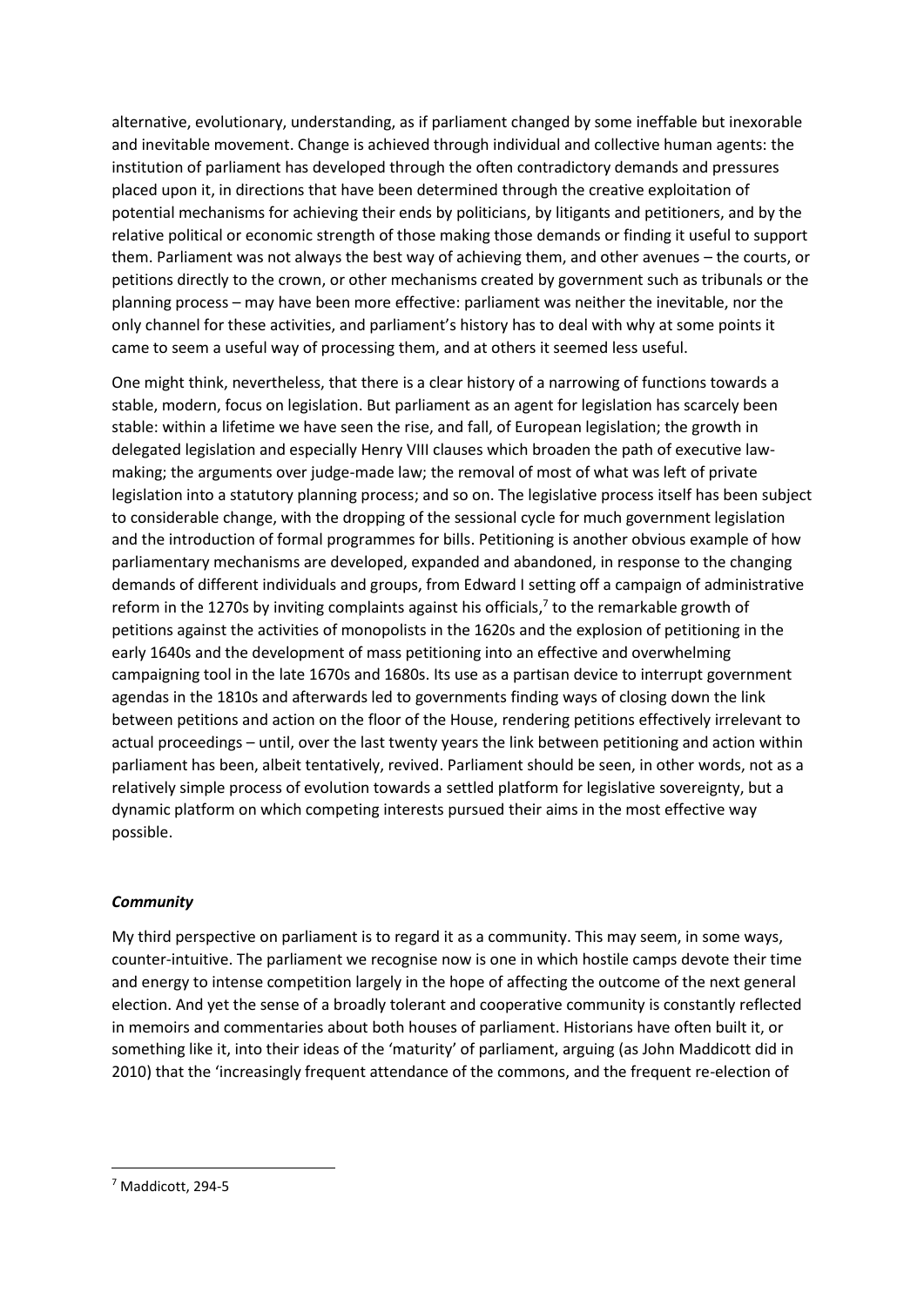individual MPs, must have strengthened the *esprit* of the entire *corps*, helping to create a continuing and corporate persona largely absent in the days of the commons' more intermittent summoning'.<sup>8</sup>

There are two things going on here. The first is the social relationships between members built up through regular encounters, the 'good fellowship' of the House of Commons, as the Liberal minister Augustine Birrell described it in an essay in 1901. Some of this is the result of the social, cultural and economic homogeneity of members. But there are also plenty of divisions along those lines across the history of parliament, from the hierarchical ones between knights and burgesses, to the jealousy of the unsuccessful for the successful, and so on. Generations of politicians who self-consciously regarded themselves as outsiders have both objected to and been rejected by it —radicals like Henry Hunt or Joseph Hume; the Irish Party which Charles Parnell deliberately tried to cut off from too much casual association with its opponents, at least until its strategic association with the Liberal party; the early Labour party and the hostility of some of its more determined members to the 'aristocratic embrace'. The tendency still observable in some members. Party, of course, is the most evident solvent of community. And there's much to be said on the way 'good fellowship' is manifested: the requirement to provide social facilities close to, or in, the Palace of Westminster that determines much of how the late Victorian palace develops; and on the varying social cultures and the reactions to them – most visibly in the reactions of, and reactions to, women, both as visitors and observers in the eighteenth and nineteenth century, and as members in the twentieth and twenty-first.

The second is the 'corporate spirit' of parliament: the idea that parliament is a body with its own corporate identity, an identity that becomes embodied in forms of ritual and, crucially, in the notion of privilege, of distinctive rights conferred on the body as a whole and on its members individually. Parliament's corporate development, while often celebrated in the whig canon in terms of freedom of speech, is curiously under-explored in much of the literature: and yet it is clear that for both Houses privilege becomes an obsession from the late sixteenth to the early nineteenth century. The celebration of the corporate identity of Parliament in general and the House of Commons in particular is central to its history; and so is the often outrageous exploitation of that identity through attempts to use it to protect (and sometimes aggressively advance) the personal interests of individual members – a development that might easily eventually have radically undermined parliament's legitimacy were it not for a comprehensive reform of 1770.

The idea of a corporate identity of course goes to the heart of what we mean when we think of the institutionalization of parliament. But with the collapse of efforts to enforce corporate privilege, its corporate identity started to slide: neither House took direct responsibility itself for the management of its staff or buildings until the creation of the House of Commons Commission in 1978 gave those functions to a committee of the lower House. Even then, as the continuing failure to take a positive decision about the reconstruction and renewal programme for the palace of Westminster shows, the body's ability to act as a coherent unit remains feeble, vitiated by competing interests and attitudes that are not suppressed by organisational hierarchies. And the commitment to a 'parliamentary' ideal (for example the principle that parliamentary standards should be paramount in the conduct of politics), while evidence of a corporate spirit, is often contested at least in its application to individual cases. The contested and contingent nature of parliament's corporate identity is both a feature, and a complication, of its history.

<sup>8</sup> Maddicott, *Origins*, 388. Cf. 320.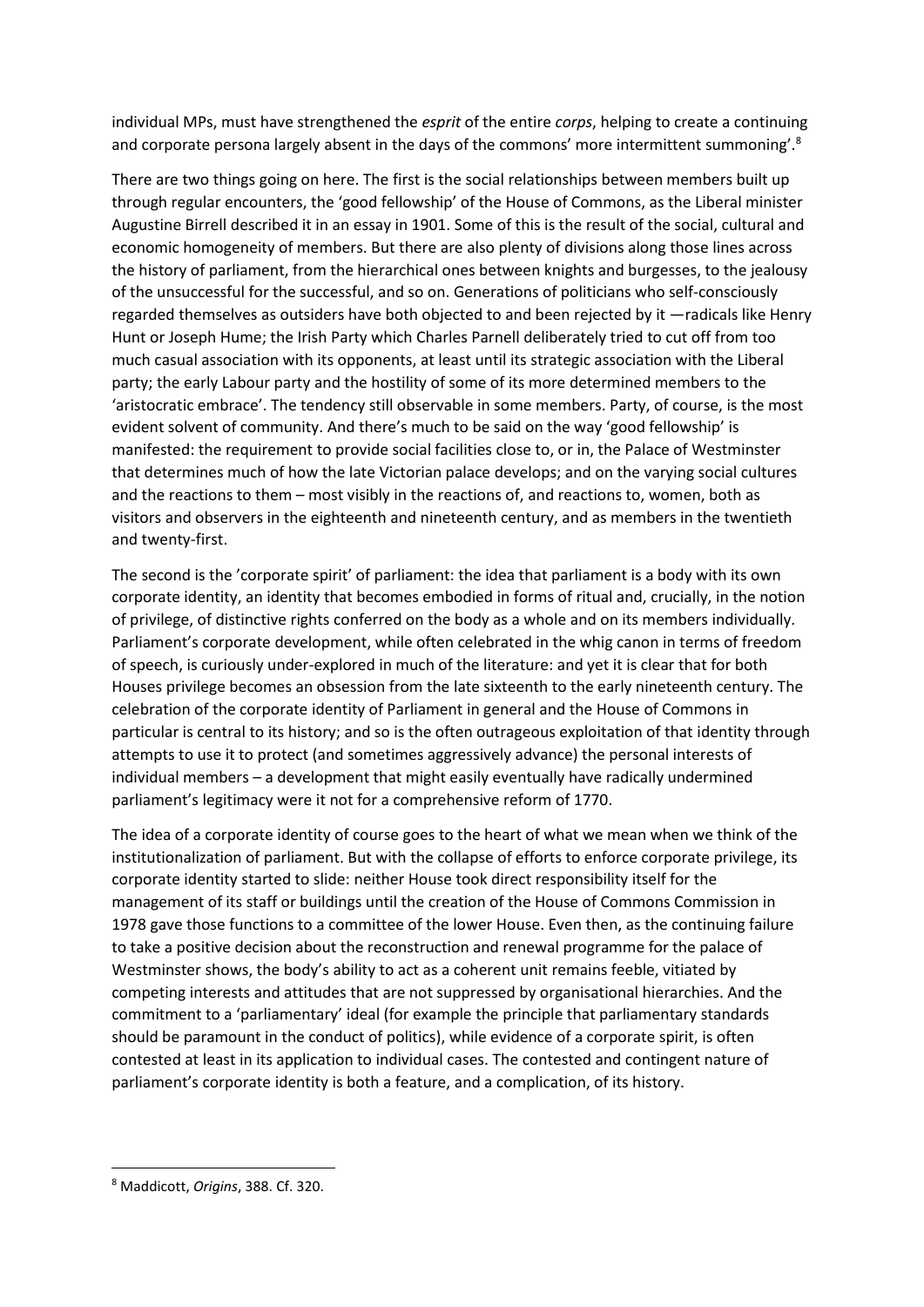### *Memory: Time and Space*

Nevertheless, a corporate spirit, however attenuated or contested, does exist and has existed; and in some sense or other it is closely related my fourth perspective, which we might call memory. Institutional memory is one of our most familiar phrases when we talk about institutions. We can apply it to the knowledge and experience collected by those who are involved routinely in their activities, an understanding of the way in which an institution works; but it can also describe the way in which practices become routinised and ingrained, the habit of following precedent.

All of this tends to be seen in terms of the framing of the Westminster Parliament as a profoundly historically determined institution, one in which change is gradual, evolutionary, organic, Burkean. As the great nineteenth-century clerk of the House of Commons and historian, Sir Thomas Erskine May, observed in the first (1844) edition of his Treatise on parliamentary law, 'step by step the legislature has assumed its present form and character; and after many changes its constitution is now defined by "The clear and written law,--the deep-trod footmarks / Of ancient custom."'.<sup>9</sup> May's quotation, wrenched out of context, is from Coleridge's 1800 translation of Schiller's play *Wallenstein*, originally written in 1798, and is an indication of the reflections of both men, sparked by the French revolution and the seizure of power by Napoleon Bonaparte, on the dangers of revolutionary change. For this stress on the customary nature of law could carry the implication – so very common in the nineteenth century – that anything other than the most gradual and careful alteration of the hallowed practices of an institution might have unintended consequences and risked dangerous change.

There is a reverent tone to much of this Burkean type of commentary that probably induces scepticism among historians wise to invented tradition. And it's true – though interesting – that some of the traditions are invented. But plenty of them aren't, and more importantly, plenty of them constitute a set of symbolic practices that do, for some at least, validate certain understandings of the nature and meaning of the institution.

Beyond this, there's a more practical aspect to institutional memory: the establishment of a bureaucratic and procedural practice; the development of an archive, of manuals of practice; the physical embodiment of the institution in a single customary location. All that has to do with time, and the routinisation of a political process. This sort of thing has often been seen in terms of the distinction between parliament as an 'event' or an 'occasion', and as an institution, to try to identify a point at which regularity induces a settled status. Plucknett used the distinction in 1922 referring to the fourteenth century;<sup>10</sup> A.R. Myers in 1981 claimed of the fifteenth century that 'even if parliaments could be infrequent... parliament was now more than an occasion';<sup>11</sup> though Conrad Russell had argued in 1979 that 'even in a period of frequent parliaments such as the 1620s, a parliament was an event and not an institution'.<sup>12</sup> The fact that it has been used of so many different periods might encourage us to be dubious: for events can be institutions, and institutions can be events, and while there is undoubtedly a connection between regularity and bureaucratisation, while regular repetition is obviously habit forming, the event vs. institution dichotomy is one of those metaphors that is doing the thinking for us. Institutional memory can come through repetitive actions; but it is also built in deliberate acts of creation and reform which often represent the institutional interests of bureaucracies or individual interest in the processes of

<sup>&</sup>lt;sup>9</sup> Erskine May, *Treatise*, 2<sup>nd</sup> edn. (1851), 1.

<sup>10</sup> Clarke, *Medieval Representation and Consent*, 213.

<sup>11</sup> A.R. Myers, 'Parliament 1422-1509' in Davies and Denton, *The English Parliament in the Middles Ages*, 144. <sup>1212</sup> *Parliaments and English Politics*, 3.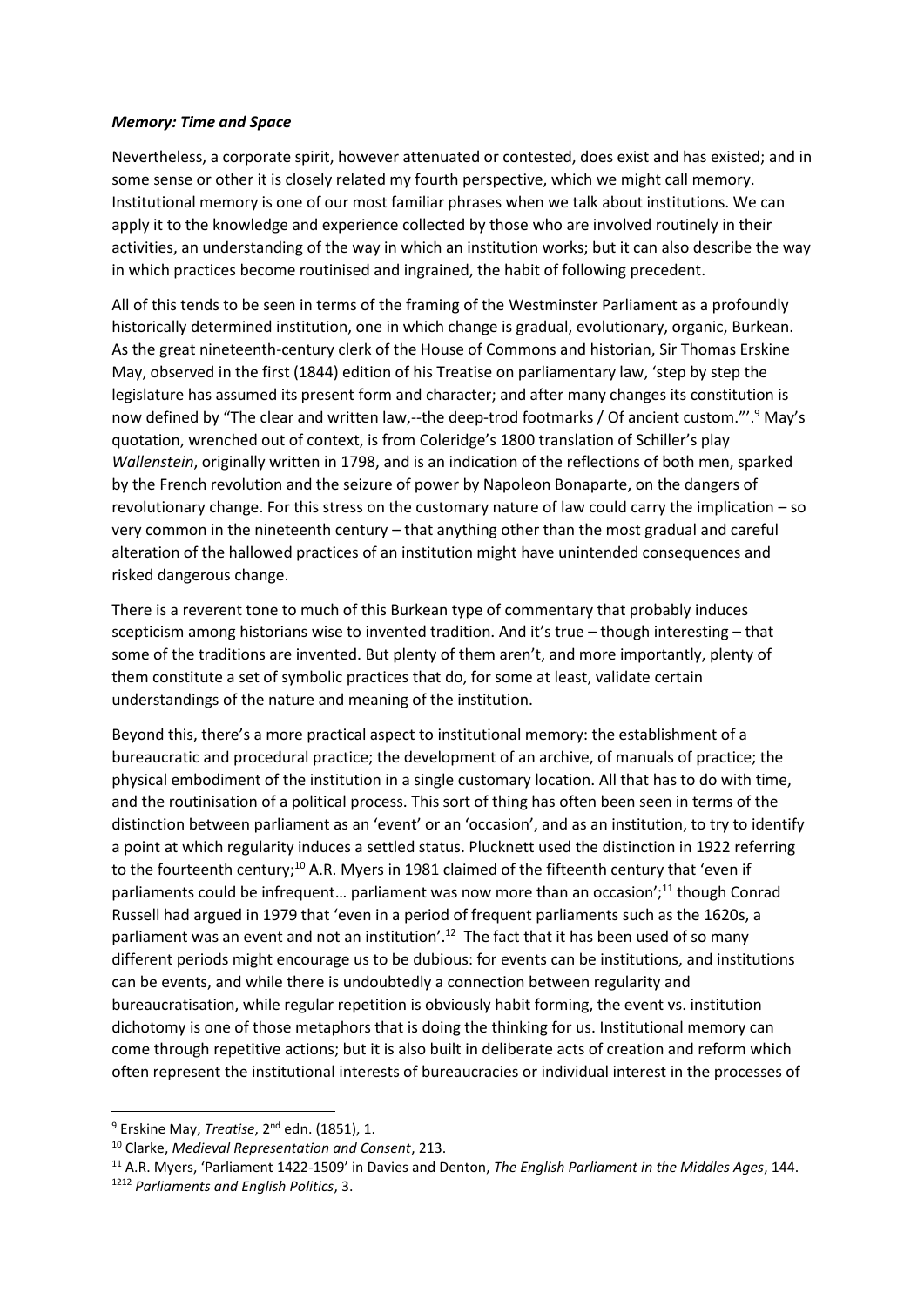parliament. Among the deliberate acts, for example, are the foundation of an archive for the House of Lords in the 1620s; the practice of a number of members to take notes in the House from the late sixteenth century, and later on to turn them into narratives; the decision to print the daily Votes of Proceedings in 1689; the reform of private bill procedure in the 1770s; the reforms of Charles Abbott's period as speaker in 1802-17 in much of the organisation of the Commons; and the development of a procedural manual by Thomas Erskine May in 1844; and so on.

### *Organization:*

All this needs to be distinguished from my fifth perspective on parliament, through the strategic and tactical organization required to use parliament to achieve something. An assembly of people is in itself amorphous, directionless: to achieve anything it is necessary not only that it be *moved*, but also that any proposal can be pursued to a decision that will stick. This is commonly thought of as a narrative concerning the rise of party. Undoubtedly the efforts of governments to find ways of controlling and obtaining coherent decisions from either house of parliament is, and should be, a key element of any attempt to provide a narrative history of it. But it also includes questions of the forms of decision-making, a movement from a style of political engagement that prioritises negotiated consensus to one that is more comfortable with institutionalised division. William Bulman has recently produced a thesis about this in the English context in *The Rise of Majority Rule in Early Modern Britain and its Empire* (2021). He sees it as a question that can be separated from the story of party. That seems to me to be implausible; but it is true that there is much more going on than just the party question. The management involved is of time as well as of people, and its implications stretch far beyond the matter of party lists and government whips to the whole organisation of society in Britain from the seventeenth century onwards through structures of patronage and social interaction among the elite.

Moreover, 'party', and government control, is just one element: for governments were not and are not the only bodies with agency in parliament, or who are using it to achieve some particular aim. A catalogue would include the individual and family interests that seek to promote private bills; the developers promoting legislation to permit or facilitate their projects; the sectional interests that try to obtain public bills to support their industries or enterprises; political campaigners for the further reformation of the Church, against monopolies, or for the abolition of the slave trade or slavery, or for Catholic emancipation, or for women to be able to vote in parliamentary elections; the political factions before party and within party that compete for dominance; the partisan opponents of government, whose agendas may relate to and intersect with those of campaigners, but also have their own logic too.

### *Forum*

All of which brings me to my last, and possibly the most significant, angle from which to view the history of parliament, and one that probably is more applicable to it, than to the history of most other institutions. One might equate it to the various activities that Walter Bagehot, in *The English Constitution* of 1867, referred to as parliament's 'expressive function' – 'to express the mind of the English people on all matters which come before it'; its 'teaching function' – 'to teach the nation what it does not know'; and its 'informing function' – to bring the state of the nation to the attention of its government. But 'function', as I've suggested above, is an inadequate and too precise word to apply to a much more amorphous and more interesting reality; Bagehot's high-Victorian manner,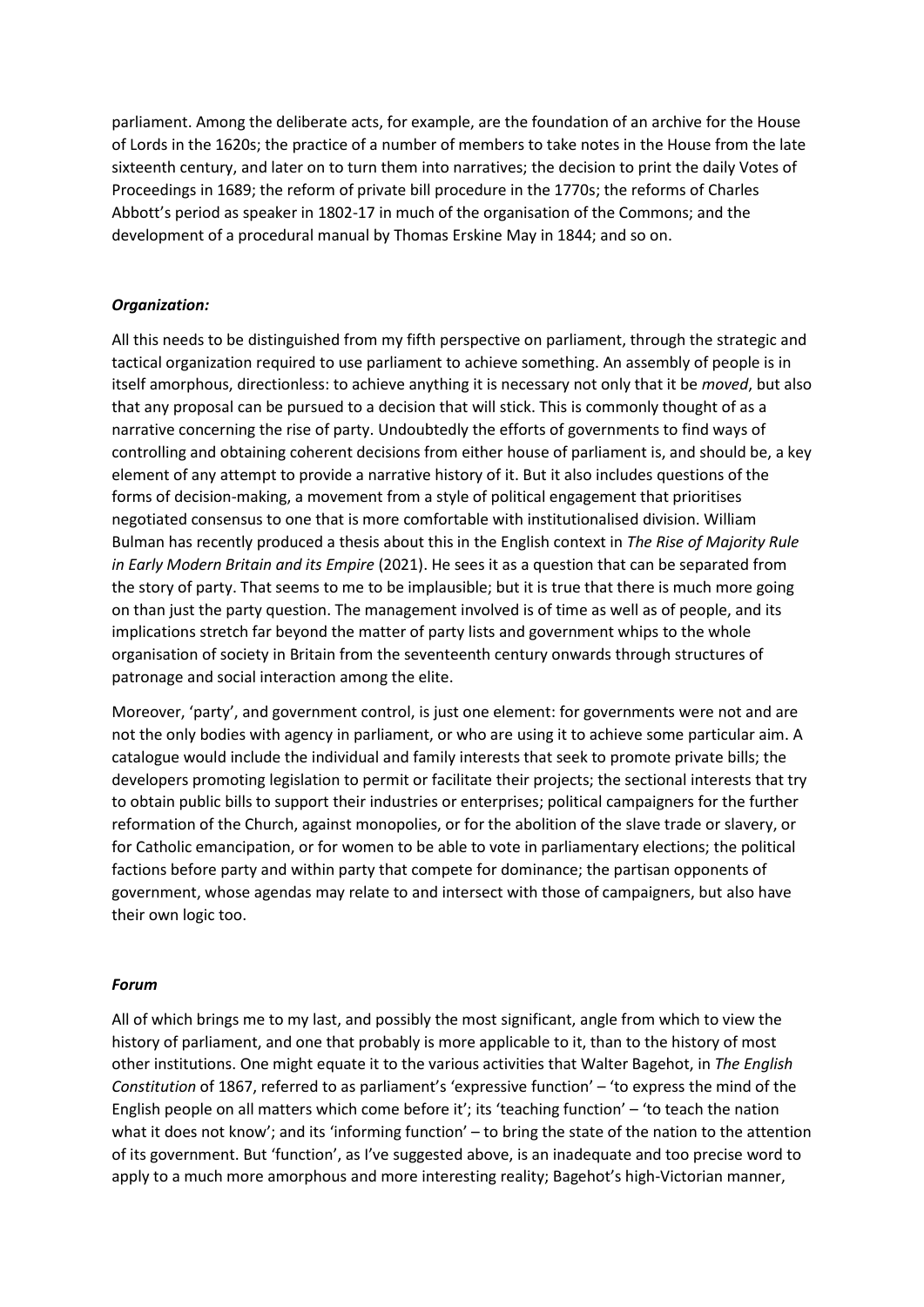moreover, seems to imply a controlling intelligence at work, which is entirely the opposite of what is going on. Sir Geoffrey Elton's 'Point of Contact' – the place where the centre meets the localities – may be a more helpful description, a more straightforward acknowledgement that parliament is the place where different worlds encounter each other. But even this gives a rather meagre sense of the rich interactions going on within the general framework of a parliament. It's difficult to find the right word to encompass all of what I mean: 'communicative space' might be the academic expression, but to me it fails to convey the intensity and significance of what is going on.<sup>13</sup> Perhaps two metaphors of interchange and communication do it better.

One is the exchange, or forum. John Stuart Mill regarded 'discussion' as the essential activity of parliament: the exchange, evaluation and challenging of information. We tend to think of this rather restrictively as within the formal structures of parliament, speeches in chambers. But by the time exchanges reach the floor of a debating chamber they tend to be rather stylised and formal. We should think more broadly than that and allow parliamentary discussion to encompass the less structured spaces around it: an intense network of contacts and debates, which largely depends on its existence on proximity to the centres where much political news was generated, within parliament and within the court at Whitehall. Those spaces include Westminster Hall, a centre for the exchange of political news; the Court of Requests and the Painted Chamber and other sites within and just outside the Palace itself; Old and New Palace Yards, sites of public protest and assembly (as Westminster Hall could also be), and the inns and hotels around them, used for meetings of political clubs and pre-parliamentary negotiation; the houses and lodgings of the parliamentary elite – and so on.

It extends way beyond Westminster, too: newsletters, pamphlets, the official Votes and Proceedings, and later the newspapers, distributed those conversations into pubs, clubs and homes across the country and beyond it; the publication by parliamentary orders of evidence and reports – the blue books – built a new type of data-driven, deeply empirical, discussion of public policy that gingered up parliamentary discussion itself, through organisations such Social Science Association in the late nineteenth century.<sup>14</sup> And of course, and most significantly, the dialogue works in both directions: for parliament is the focal point of complaint and of calls for change and redress, the place where campaigns focus their attention and the attention of the public, where members of the public focus their scrutiny and fury at the state of politics.

The second metaphor is theatre. It is applied to parliament from at least the seventeenth century: the opportunities for both performance on the one hand, and spectacle and entertainment on the other, are obvious, and have been remarked on for much of parliament's existence ('better than a play', Charles II was notoriously supposed to have said of the House of Lords). It defines, for many, what they instantly summon to mind when they think of parliament – the aggressive exchanges across the Table of the Commons, or tense dialogues with a witness in a Select Committee meeting. By their chamber performances is how we largely evaluate politicians, and how they largely evaluate each other. From at least the sixteenth century individual members were listening to and remarking on, each other's performances; in the eighteenth century, as Christopher Reid has shown, they could devote enormous attention to the preparation and dissemination of their classically-inspired

<sup>&</sup>lt;sup>13</sup> See Werner Patzelt, 'Das Parlament als Kommunikationsraum. Funktionslogik und analytische Kategorien', and the other essays in Andreas Schulz and Andreas Wirsching, *Das Parlement als Kommunikationsraum* (Droste Verlag, 2012).

<sup>14</sup> Lawrence Goldman, *Science, Reform and Politics in Victorian Britain: the Social Science Association 1857- 1886* (2002).